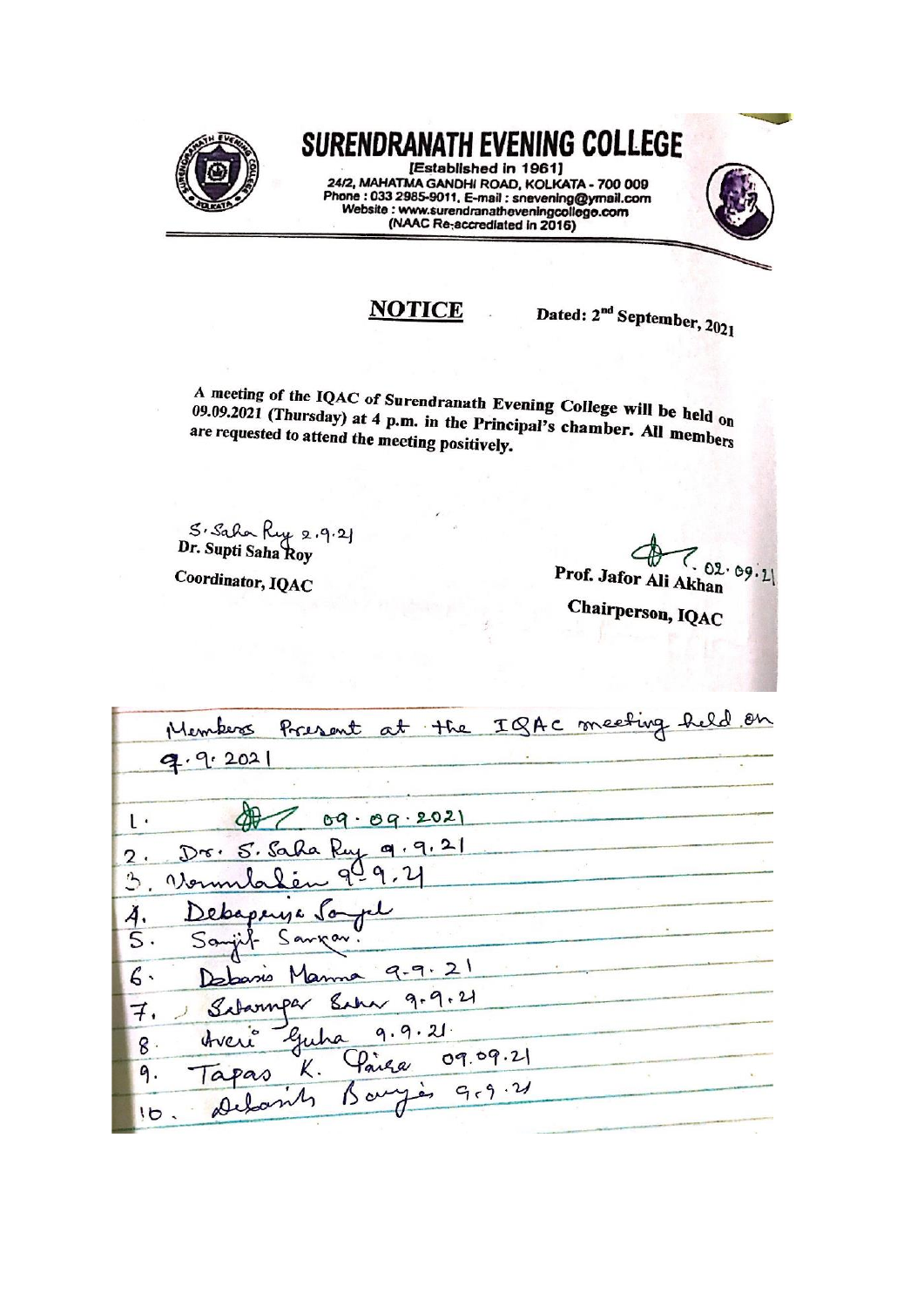## **Proceedings of IQAC Meeting held on 09.09.2021**

1. The proceedings of the last IQAC meeting held virtually via Google Meet on 12.06.2021 were confirmed.

2. It was clear to the members of the IQAC that a great deal of effort was needed to put the NAAC accreditation preparation on track after the existing accreditation would expire on the 5th of November 2021. The new Coordinator of the IQAC, Dr Supti Saha Roy, taking over responsibility from the former Coordinator Mr Debapriya Sanyal under whose tenure many of the necessary routine IQAC work was not done, stressed the need to put in monumental effort as time was too short. At the very beginning she pointed out that yearly AQARs to be submitted to NAAC have not been submitted since 2017 and this must be considered the topmost priority of the newly constituted IQAC towards the upcoming NAAC accreditation. She then proposed that a letter be written to NAAC informing them about this non-submission as well requesting at least a year's time before beginning the protocols for the 3rd cycle of accreditation for the college. At this point Dr Tapas Paira pointed out that it would be a better idea to complete the pending work of the AQARs and then write to NAAC. All the members agreed to this.

2. Dr Debasis Manna informed all members that regarding the AQARs, two different templates have to followed: the old format for the years 2018 - 2020 and the new template for 2020-21 since a fresh set of guidelines have come into effect from NAAC since July 2020. The Coordinator then asked Mr Debapriya Sanyal to read out relevant portions from his report regarding planning for the accreditation based on seminar attended on NAAC. During this reading and subsequent discussion the members were made aware of 7 key areas of evaluation, the procedures of submitting IIQA and SSR, the importance of independent DVV, the Student Satisfaction Survey to be conducted by NAAC, the utmost importance of giving accurate information without any distortion and the implementation of Student Feedback templates.

3. The Coordinator along with Dr Tapas Paira and Dr Averi Guha expressed the opinion that the issue of Student Feedback templates should be addressed immediately along with all other feedback templates involving teachers, parents and alumni. Together all members jointly formulated templates for all these categories which is attached to this report separately. All the templates were made in conformity to the latest NAAC guidelines.